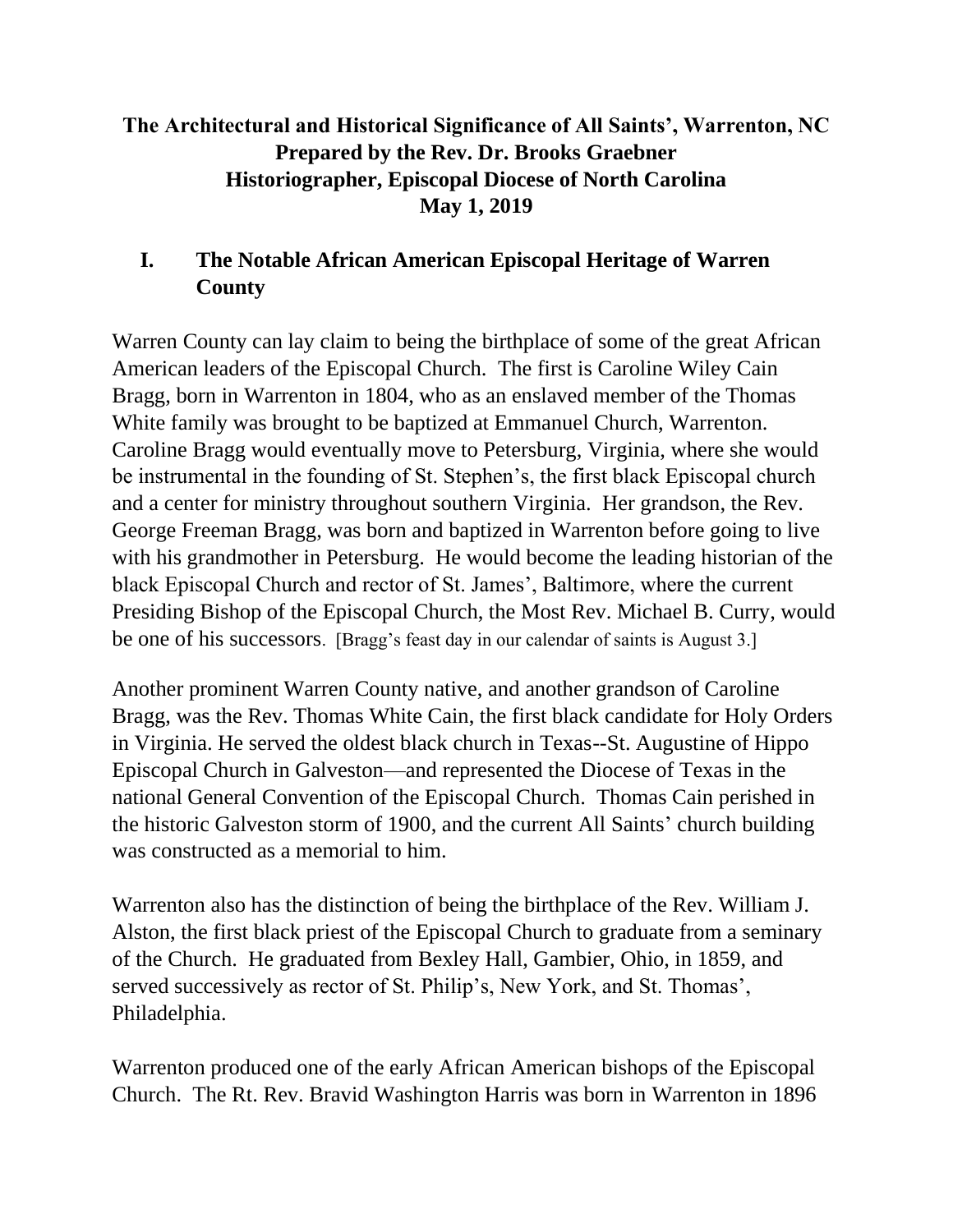and baptized and raised in All Saints'. He attended St. Augustine's College (now University) in Raleigh; he was ordained deacon and priest by Bishop Henry B. Delany and was immediately put in charge of his home parish from 1922 to 1924. For 19 years he served as rector of Grace Church, Norfolk, Virginia and for the last six of those years, he also served as the Archdeacon for Negro Work in the Diocese of Southern Virginia. Harris was appointed the first Secretary for Negro Work by the National Council of the Episcopal Church in 1943, and two years later he was elected by the House of Bishops as the Bishop of Liberia, where he served until his retirement in 1964.

Another Warren County native, the Ven. Odell Greenleaf Harris, was raised outside Warrenton in Norlina and baptized at St. Luke's, the oldest historically black Episcopal congregation in Warren County. Like his cousin Bravid Harris, Odell Greenleaf Harris attended St. Augustine's College and served at All Saints' upon his ordination in 1933. Harris would also serve as Archdeacon and Dean of the Negro Convocation in the Diocese of Southern Virginia, again following in the footsteps of Bravid Harris.

## **II. The early history of All Saints', Warrenton: 1892-1908**

Emmanuel Parish, Warrenton, had a bi-racial congregation from the antebellum period into the early 1890s, when steps were taken to organize a separate mission for African Americans. The precipitating event in the formation of the separate congregation was the visit of the Ven. William Walker in early 1891. A white priest, Walker was the newly-appointed Archdeacon for Colored Work, and his first initiative upon taking up the position was to tour Franklin, Vance, and Warren Counties, with an eye toward upbuilding work among African Americans. From that initial visit, Walker formed the plan of yoking Louisburg and Warrenton, establishing schools and congregations in both communities, and assigning one priest to oversee them both.

The priest Walker tapped to implement his plan for Louisburg and Warrenton was the Rev. Henry B. Delany, a faculty member at St. Augustine's School and a deacon preparing for priest's orders. Delany would be ordained to the priesthood in 1892 and asked to serve one Sunday each month in both Louisburg and Warrenton.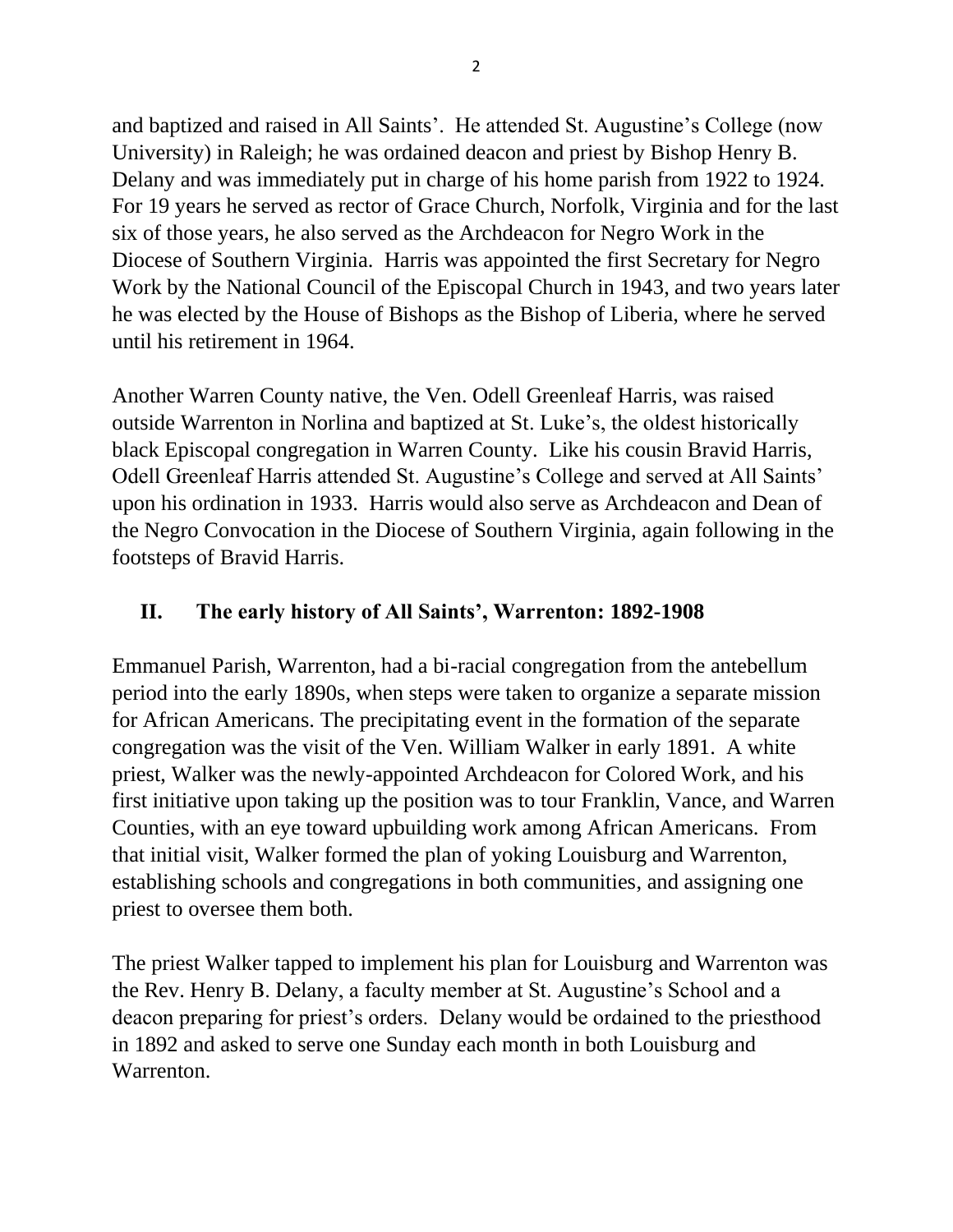By 1892, the Warrenton mission had both a building and a name: All Saints'. The building had been purchased by the congregation members themselves, for \$400, and fitted for use as a chapel and a school. Delany continued to serve the congregation until 1904, when Archdeacon John H. M. Pollard, Walker's successor, took charge. At the time of the transfer of responsibilities, All Saints' had 22 communicants and a parochial school with 49 students.

## **III. A proposed Memorial Chapel to the Rev. Thomas White Cain: 1901**

When Archdeacon Pollard made his 1901 report to Diocesan Convention, he announced: "It is our purpose to build here a Memorial Chapel in memory of the late Rev. Thomas White Cain, who was drowned at Galveston, Texas, on the  $8<sup>th</sup>$  of September 1900. Both Mr. Cain and his wife were natives of Warren County."

That Pollard would support such an initiative is scarcely surprising; it may well have been his idea. He and Cain were the first two black candidates for Holy Orders in the Diocese of Virginia, and they studied together in the late 1870s under the tutelage of Giles Buckner Cooke at what would later become the Bishop Payne Divinity School. Soon they would be joined by James Solomon Russell and Cain's cousin, George Freeman Bragg.

Cain was ordained in 1881 and served St. Philip's, Richmond VA, until 1887, when he moved to St. Augustine's Parish, Galveston, Texas. During his time in Texas, Cain was an outspoken advocate for civil rights, and in 1893 he successfully sued the railroad for denying him a sleeping berth for which he had already paid. Most notably, the Diocese of Texas elected him to serve as a Deputy to the 1889 General Convention, the first (and at the time, only) black priest to be accorded seat and voice.

But Archdeacon Pollard not only wished to see a fitting memorial to a beloved fellow-priest; he also wanted to enlist all black Episcopalians in this effort. At the 1903 gathering of the diocesan Convocation of Colored Clergy and Congregations, Pollard issued the following appeal. Noting that it was the  $25<sup>th</sup>$  anniversary of his ordination, he wrote: "I appeal **to colored Churchmen throughout the country** to give me \$1,000 for the building of a chapel at Warrenton, to be known as *All Saints Memorial*, in memory of the Rev. Thomas White Cain, who perished in the great flood at Galveston in 1900."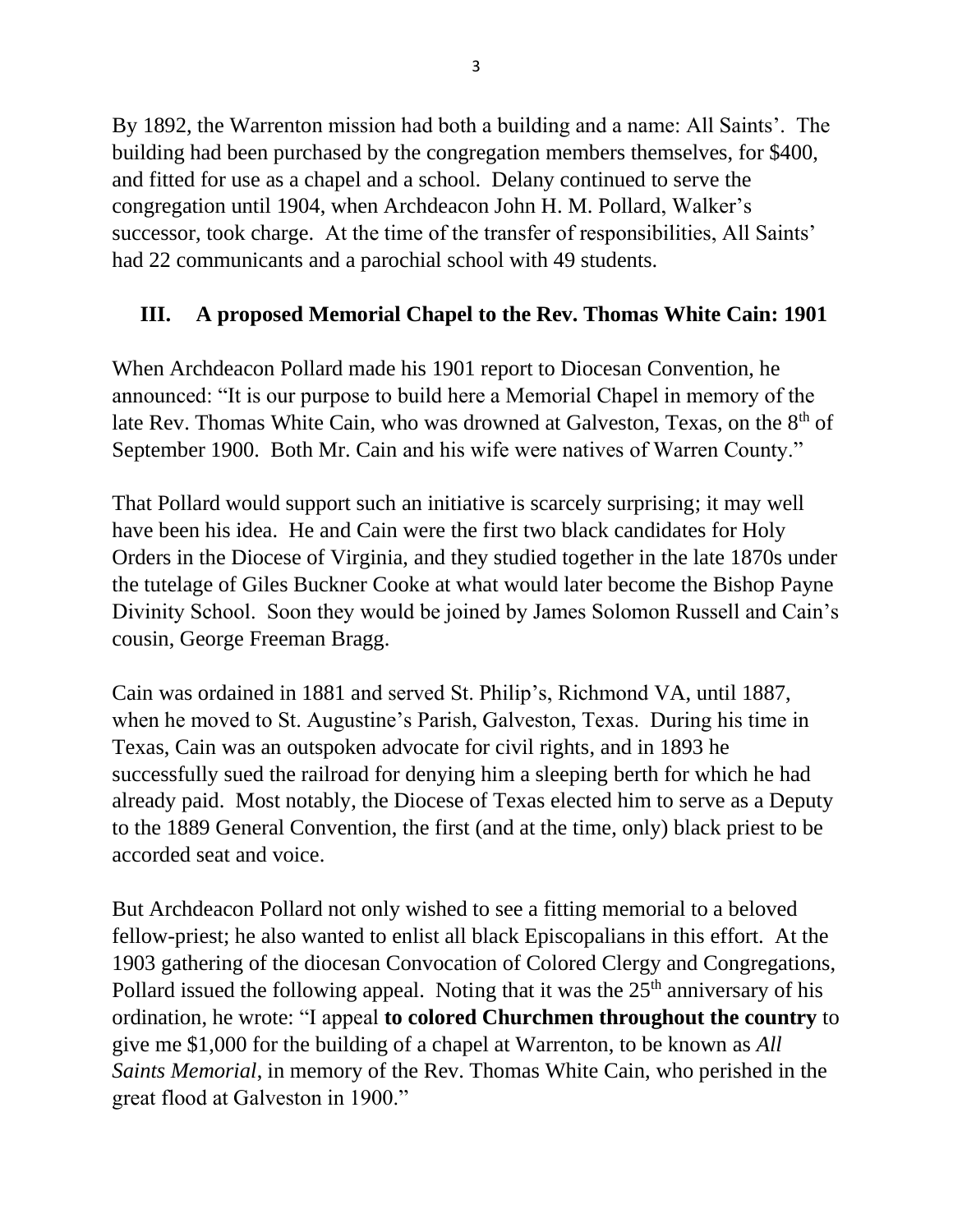Pollard's hopes for building a new All Saints' church building as a memorial to Thomas Cain did not materialize. The presenting issue was siting the new church. The land on which the congregation proposed to build, and which they already owned, was deemed inappropriate by "white citizens" and in particular by John Graham, the Principal of Warrenton High School. A letter in the *Warren Record* dated July 21, 1905, stated the matter bluntly:

In our opinion colored churches should be built where the colored people live and the good white citizens will give their hearty support to those who are sensible enough to see that fact. But we have heard enough to quite convince us that our colored friends will get little or no help if they insist on putting themselves where they are not wanted. On the whole we do not believe that the colored men of the church will persist in disregarding the wishes of their white neighbors and other citizens who have so positively said that the church must be removed. We are already burdened with one Negro school and church in Warrenton where they ought not to be, and **don't think that our people will tamely submit** to the one referred to. I am sure the above meets the hearty approval of all the white citizens who live adjacent to the intended building.

The matter languished for the remainder of Pollard's tenure as Archdeacon and Priest-in-charge in Warrenton. But in 1908, on succeeding Pollard as Archdeacon, Henry B. Delany once again took charge of All Saints' and renewed the quest for a new building site. By 1911, the old property was sold and the new property purchased. By 1912, Delany was hoping to commence building.

### **IV. Proclaiming the dream and making it a reality. The building of All Saints' as the Thomas Cain Memorial: 1912-1918**

All Saints' Church represents a distinctive effort to construct a building that would have the appearance of a Gothic Revival stone edifice, but would be simpler and less costly to construct, since the principal building material would be solid concrete blocks made to look like stone. In size and overall design, it resembles the design Silas McBee did for the St. Augustine's Chapel, but it also retains features associated with Carpenter Gothic, including the substitution of pentagonal window openings in place of Gothic arches.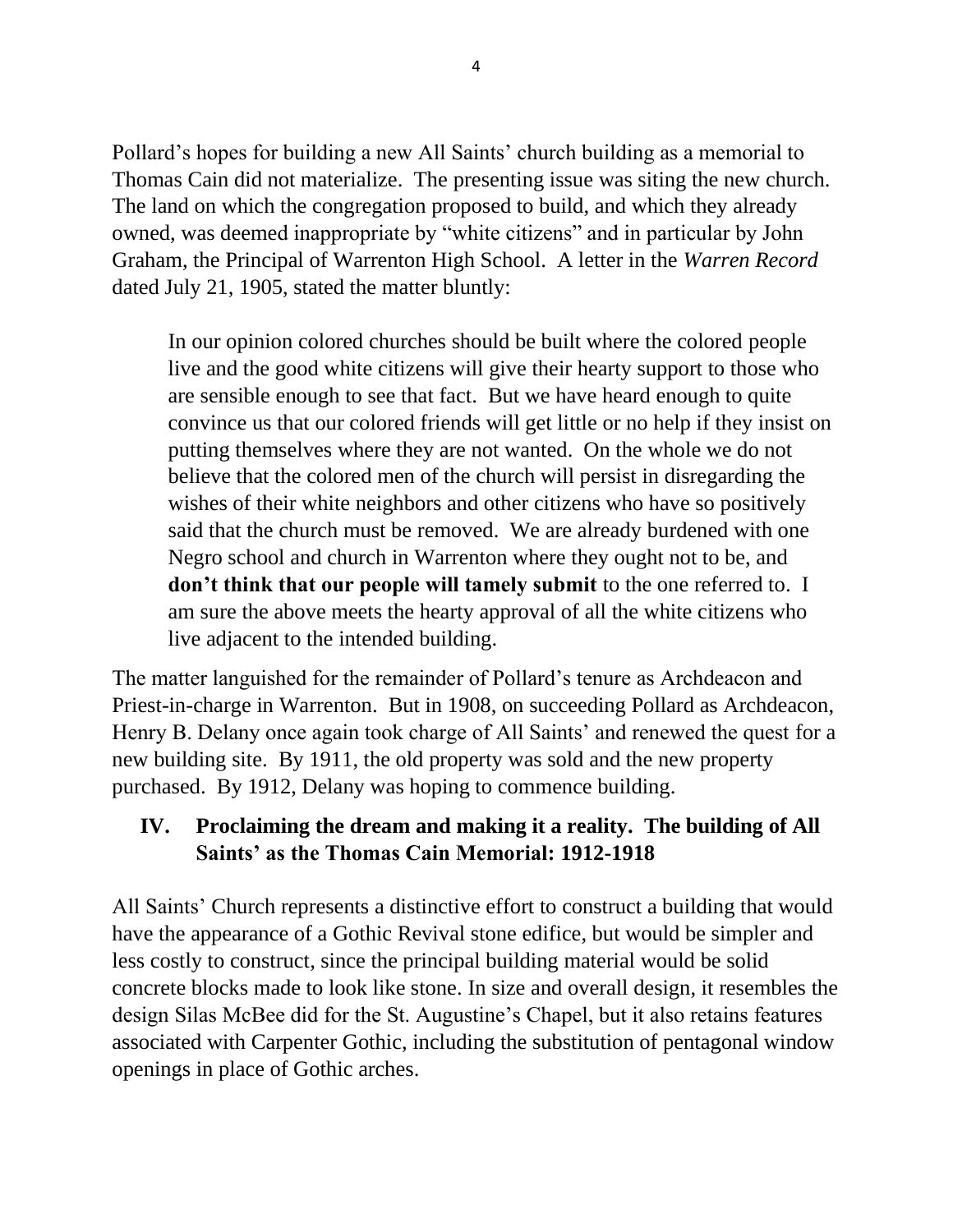Delany himself said of the design: "This beautiful little church is cruciform in shape and makes a pleasing appearance, being located on a prominent corner. The basement walls are built of concrete, and above the basement, constituting the church proper, the walls are built of concrete blocks." [*Carolina Churchman*, July, 1914, p. 13]

Delany may well have had a hand in the design of the building. He was long considered the designer of the chapel at St. Augustine's in Raleigh, and while we know that attribution is mistaken, we do know he was actively involved in the St. Augustine's chapel's construction. Given the fact that All Saints', Warrenton, was a project dear to him, for a congregation where he served as priest in charge, and given his familiarity with building methods and construction, it is entirely possible that he had an active role in determining the size, material, and overall design.

That the intention behind the choice of building materials was to create a building suitable for a lasting monument is clear from the words spoken by the Rev. Myron Cochran at the time the cornerstone was laid: "On Friday morning the corner stone of the new Thomas Cain Memorial Church was laid, a service in which the Bishop, Clergy and congregation assisted. There is now needed for the completion of this magnificent building the sum of \$1500 and it is hoped that the friends who are interested in the spreading of the Church among our people may lend their aid for the completion of a building which already has an interesting history, and **built as it is of cement and rock, will stand through many years, a fitting memorial to the late Thomas Cain at one time a boy of this town, and later the first colored man to hold a seat as a delegate in the General Convention of the Episcopal Church**." [*Warren Record*, September 25, 1914]

The fact that this building was meant to convey magnificence, permanence, and honor is also evident through a comparison of this building with neighboring African American Episcopal church buildings constructed about the same time. Those buildings are much simpler, smaller, and built of wood, though they also retain such distinctive Gothic traces as pentagonal window openings and open ceiling trusses.

But the increased cost of construction for All Saints', in comparison with neighboring black churches, had the effect of delaying the completion of the building and prolonging the fundraising efforts. Ground-breaking took place May 1, 1913. Within a year, the basement level was sufficiently completed that it could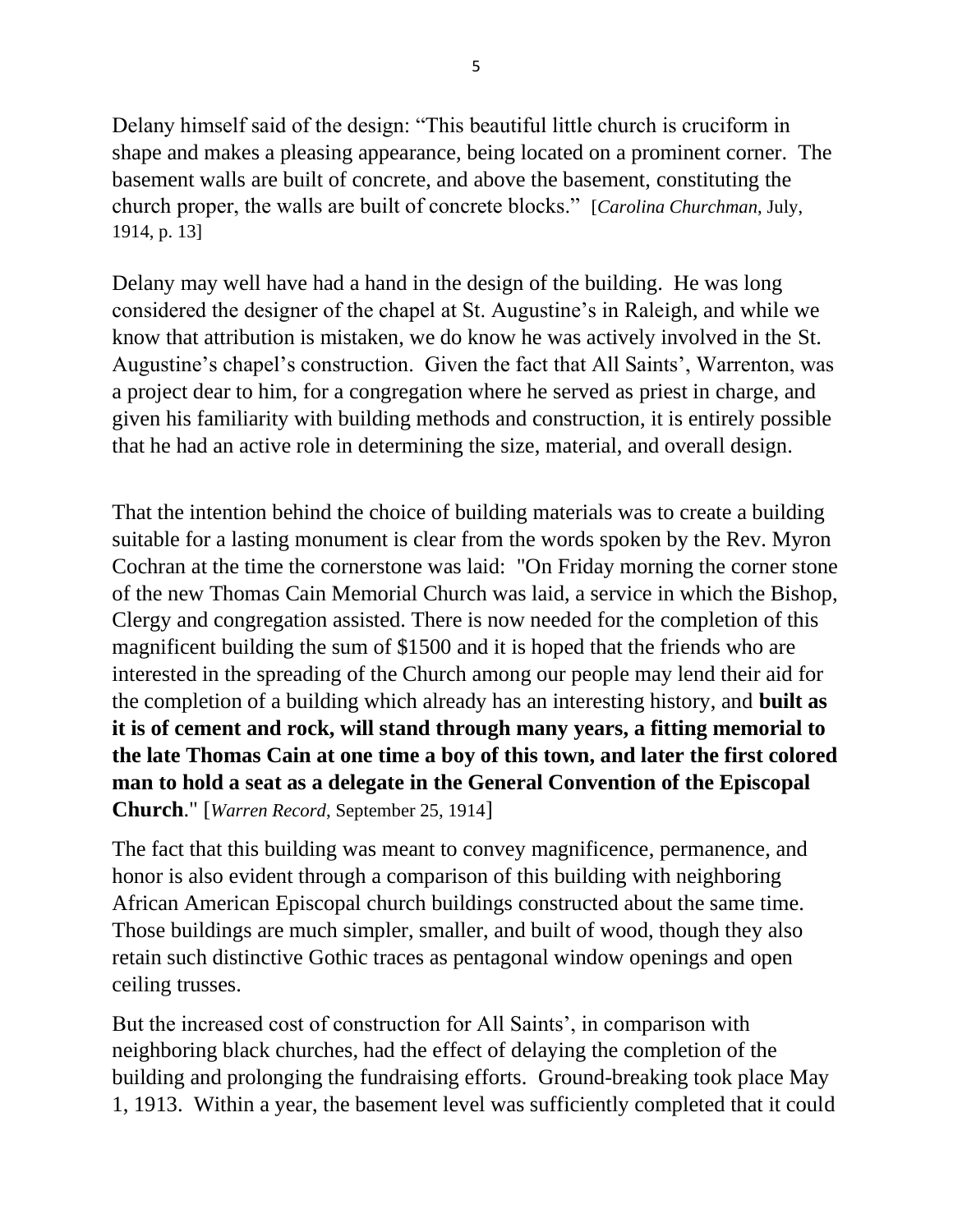be used to host the diocesan Convocation of Colored Congregations in August, 1914. It was at this time that the "Cain Cornerstone" was placed. Heavily dependent on outside small-donor funding, work to complete the rest of the building would continue for the next four years. The first public service in the church building proper would be December 1, 1918, when newly-consecrated Suffragan Bishop Delany held his first visitation outside Raleigh in Warrenton.

### **V. The Fundraising Appeal: Seeking commitment from black Episcopalians across the diocese and the nation.**

When Delany became Archdeacon and Priest in Charge in Warrenton in 1908, he not only revived Pollard's vision of constructing All Saints' as a suitable memorial to Thomas White Cain, but he also renewed the call for all black Episcopalians to contribute to the effort. Thus, we read in the 1912 minutes of the annual meeting of the Colored District of the Women's Auxiliary, that "Archdeacon H. B. Delany spoke in interest of the Cain Memorial Church to be build at Warrenton, N.C. He spoke of the life and work of the Rev. Mr. Thomas Cain and asked that the Auxiliaries pledge toward the erection of this church. Pledges were made by several of the branches represented."

A year later, the case was made before the national Annual Conference of Church Workers Among Colored People, meeting in Lawrenceville, VA. After noting that the Rev. Dr. Delany and the Rev. Dr. Bragg were unanimously elected as delegates to the General Convention, to present the memorial of this Conference, the minutes state: "Rev. Mr. Satterwhite [St. Ambrose', Raleigh] brought to the attention of the Conference 'The Thomas W. Cain Memorial Church,' at Warrenton, N.C., and requested the hearty co-operation of the Conference. Archdeacon [James Solomon] Russell promised aid from the Convocation of the Diocese of Southern Virginia." [p. 5]

Helping to extend the appeal was the Rev. George Freeman Bragg, who used his influential periodical, *The Church Advocate*, to highlight the project. Delany noted Bragg's efforts in the pages of the diocesan periodical, *The Carolina Churchman*:

The Rev. Dr. Bragg, editor and publisher of the *Church Advocate*, in giving a sketch of the life and work of the late Rev. Thomas Cain, has made a pertinent suggestion to the colored congregations throughout the country: one, that if heeded, would relieve our necessities, and make certain the completion of this church. It is hoped that they will begin now to fulfill the obligations made and renewed at several of our Conferences. Dr Bragg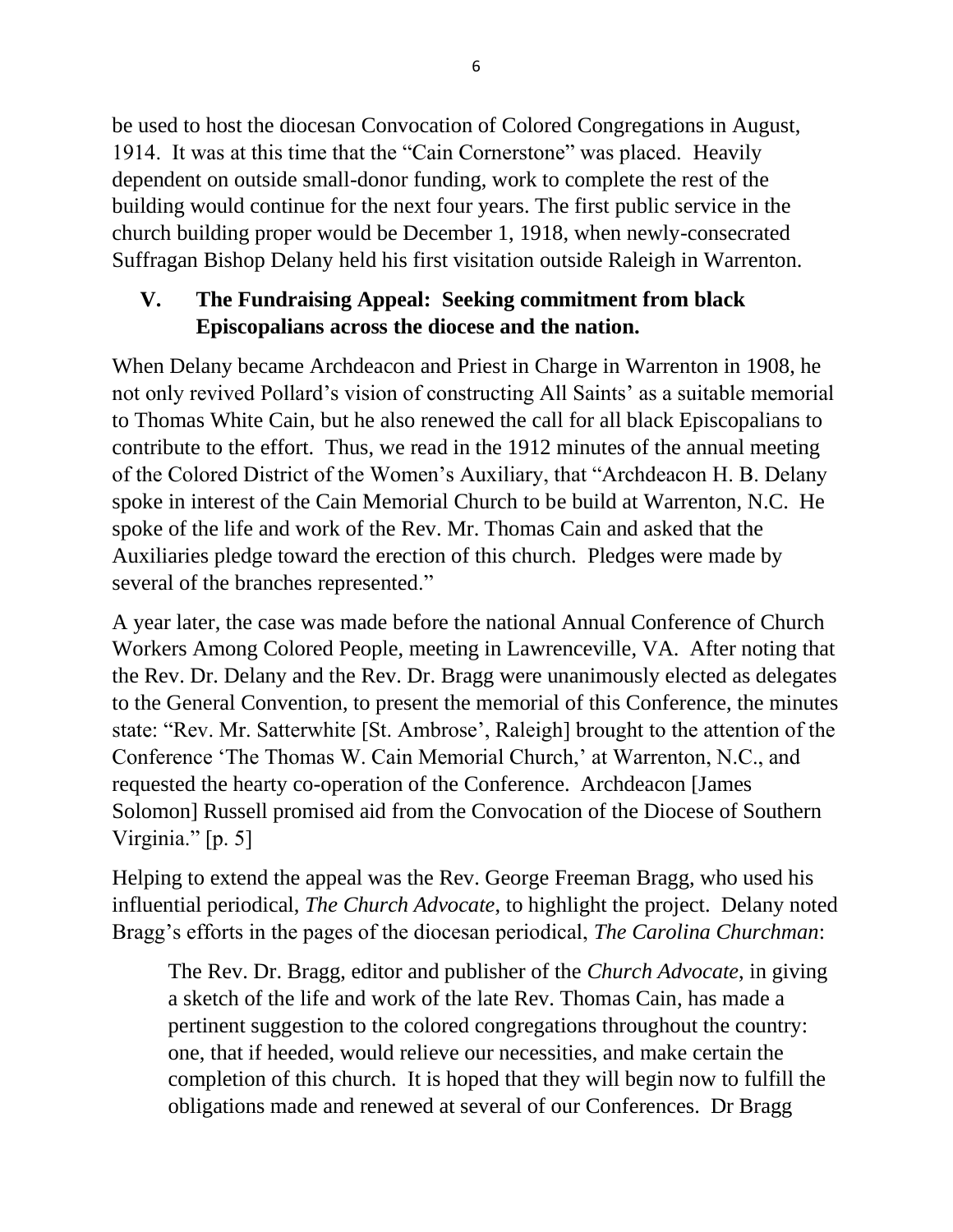writes thus: '**Every colored Sunday School in the country ought to esteem it a great privilege to contribute a number of 'blocks' in the construction of the 'Cain Memorial Church,' in Warrenton**; and they will so think and act, if the colored clergy of the Church will tell them the story, and give them the opportunity to show forth their love in this matter. And what is true of the Sunday Schools would be equally true of all our congregations, if we could find some way to interest the colored clergy in the matter. In the meantime, let all those who have it in their hearts to make some offering in perpetuating the memory of one of the bravest, ablest, and cleanest men that have ever adorned the Afro American priesthood, send what they have to offer to Archdeacon Henry B. Delany, Raleigh, N.C.' [July 1914, p. 13]

Delany was still raising funds to complete the building when he attended the national meeting of the Colored Conference in Baltimore, MD in October, 1917. He reported to diocesan convention the following May:

A trip to Baltimore last October to attend the session of the Colored Conference proved helpful to the [diocesan] Convocation [for Colored Work], for the Conference being in sympathy with our struggles for the completion of the Thomas Cain Memorial Church, pledged \$500 toward its completion; and nearly 50 per cent of the amount of these pledges have already been paid. In behalf of the Colored Convocation, I am glad to tell the Convention that had it not been for the embargo placed on building materials this church would have been finished. And as it is, the walls have been completed, the building enclosed, the roof covered with asbestos shingles, and sufficient funds are now in hand for its completion. When finished, it will be one of the most substantial as well as imposing churches of the Convocation. [NCDJ 1918. 128]

Given Delany's personal investment in this project over the decade from 1908 to 1918, and given his earlier role in serving as priest in charge at the inception of the congregation in 1892, it stands as a fitting culmination of that effort that he was afforded the privilege of holding the first public service in the church building on December 1, 1918, and to do so in his new office as Bishop Suffragan.

The following notice appeared in the *Warren Record* for November 29, 1918: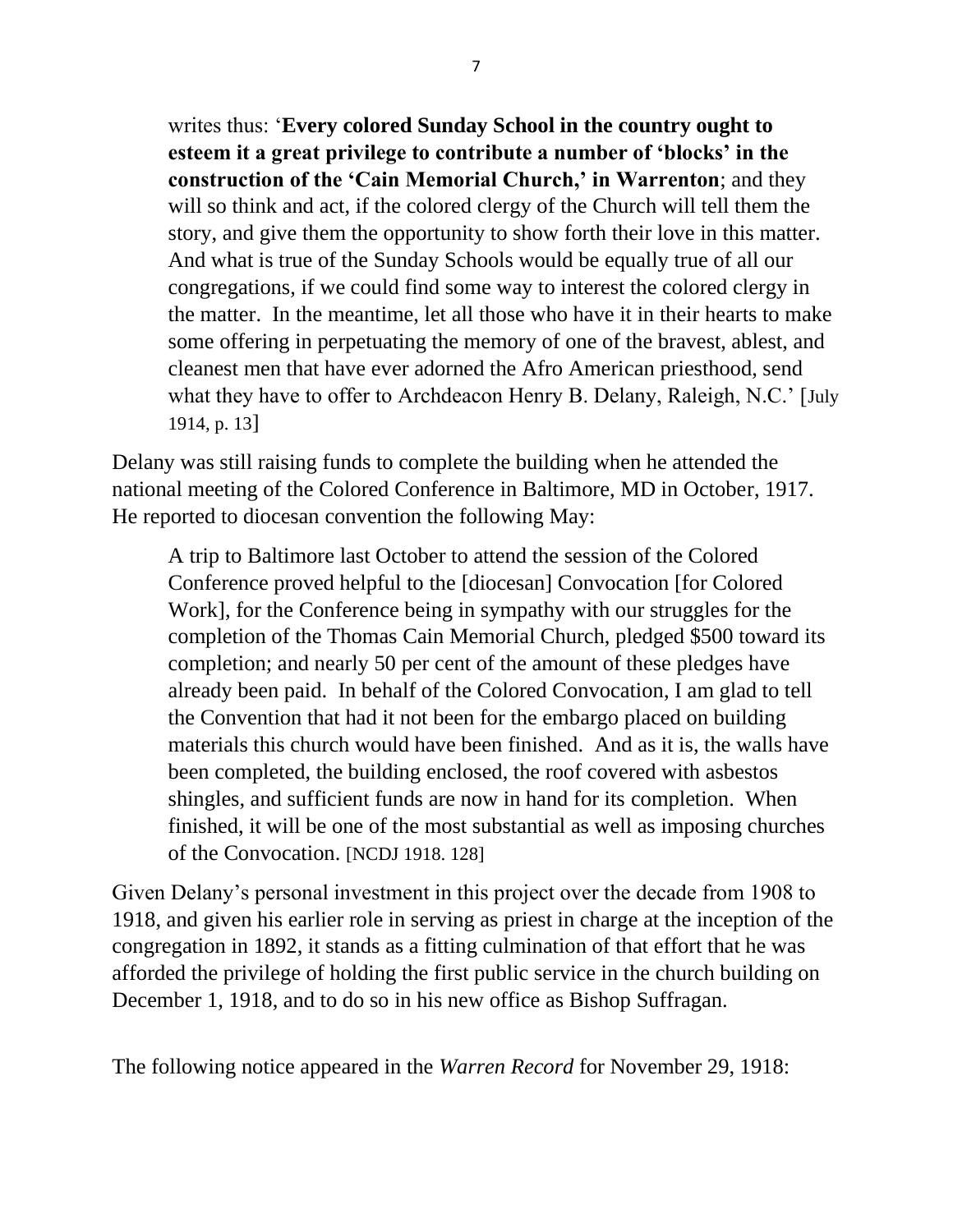"Thomas Cain Memorial Church Opens" First Sunday in Advent, December the first, at eleven o'clock a.m., All Saints Church will formally open for public worship. It is unfinished as yet, but from now on the congregation will worship regularly in the new church. We invite our friends of Warrenton to attend the opening service. The Right Rev. Henry Beard Delany, D.D., the suffragan Bishop of the Diocese of North Carolina, will be the special preacher. The Consecration of Bishop Delany a few days ago marks a great epoch in the life of the American Episcopate.

Bishop Delany's report in the Journal of Convention reads as follows:

Dec. 1. *Advent Sunday*. Warrenton, visitation: 11 a.m. opening service of the Thomas Cain Memorial Church. Preached and administered the Holy Communion.

#### **VI. Summary: A Tale of Pride and Persistence**

December, 2018 marked the centennial for the All Saints' church building; it also marked the occasion of the closing service. During that century, this building was hallowed by sacred use, and by the leadership of such prominent figures of our Church as the Rt. Rev. Bravid Harris and the Ven. Odell Greenleaf Harris.

In its construction and in its fundraising, this building occupies a distinct place, for it was from its inception intended to be a building of permanence and significance not only for the Warrenton community but also for black Episcopalians everywhere. Although the story of the Rev. Thomas White Cain is not widely known and celebrated today, it was understood at the time as a story which held up the possibility of recognition and respect for black clergy as equal members of the leadership of our Church, called to have seat and voice in the Councils and Conventions of the Church. The call to build this church building went out not only from Bishop Delany but also from the Rev. Dr. George Freeman Bragg, both recognized as saints of our Church. It was answered in the affirmative by the Ven. James Solomon Russell and others within the leadership of the national Conference of Colored Workers.

The resultant building is a testimony to the persistence of all those who worked for its completion, and especially Bishop Henry Beard Delany. Although it has